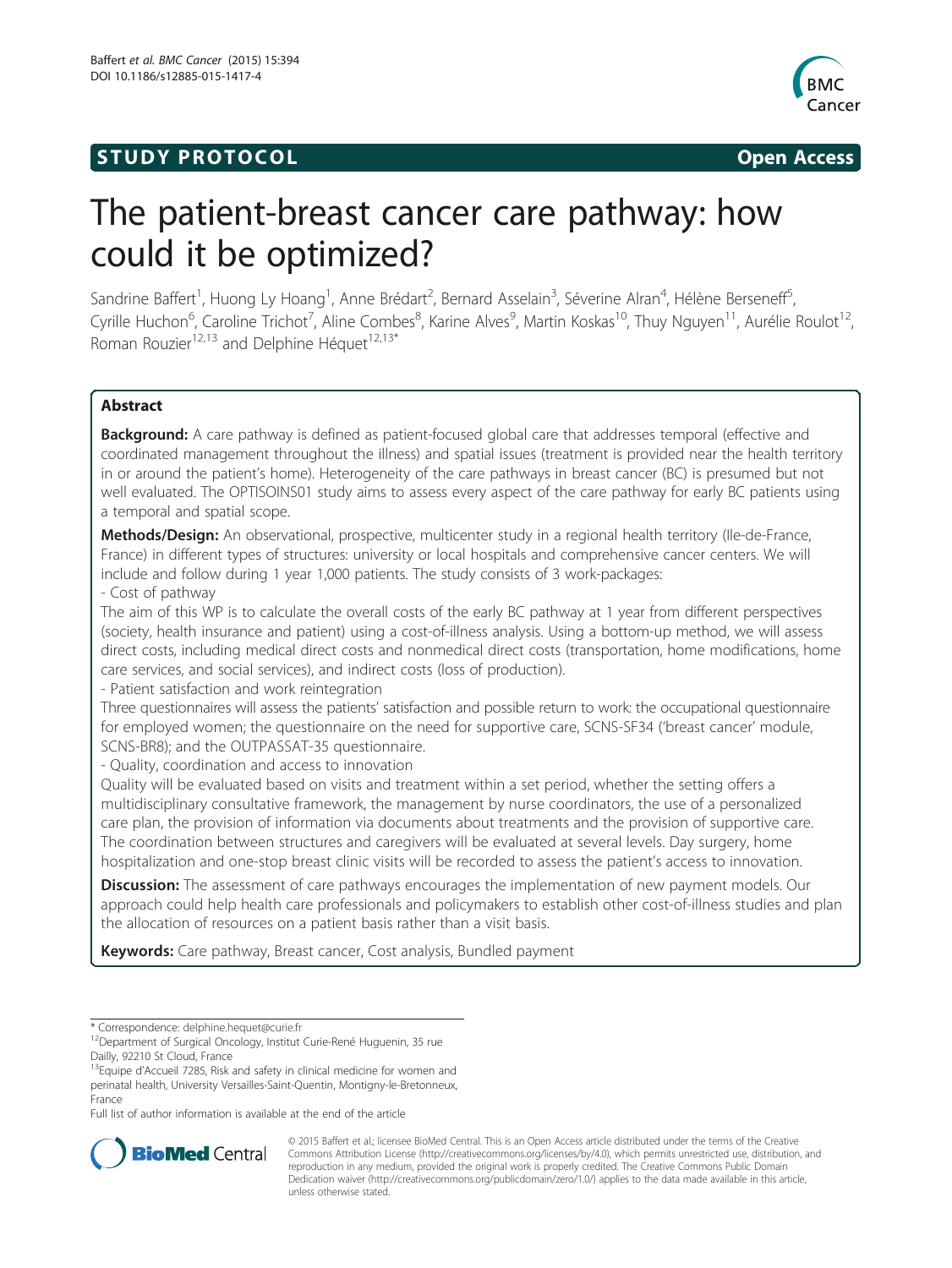## Background

Health care systems have evolved into care pathway models in response to chronic diseases and the expenditures related to them. Disease management tends to be multidisciplinary and transversal, reducing the historic place of the hospital in favor of other long-term supports. The shortcomings of health care for chronic disease are shared issues for a number of countries. Cancer has become a chronic disease as a result of improved treatment. Breast cancer (BC) is a good example of a chronic cancer. Incidence, therapeutics, practices and costs of BC can vary substantially in a given area. There are 1.15 million incident cases of breast cancer per year worldwide [[1](#page-5-0)]. The disease results in high costs in terms of care, out-of-pocket expenses and losses of productivity; the cost of breast cancer was 126 billion  $\epsilon$  in 2009 in Europe, corresponding to 12 % of all cancer-related costs [[2\]](#page-5-0). Moreover, the heterogeneity of BC-related care pathways and structures at the regional level are presumed but not well evaluated.

Some international health policies aim to take a more global view of chronic disease. In France, a 2004 law named the referring physician as the organizer of the patient care pathway [[3\]](#page-5-0). In 2009, the HPST law assigned a central role to the regional health agency (ARS) to improve the continuity of care in a given health territory in France [[4\]](#page-5-0). A care pathway is defined by the ARS as patient-focused global care that takes a territorial approach. The concept includes education, prevention, diagnosis, treatment, rehabilitation, surveillance and social care. The care pathway addresses temporal (effective and coordinated management throughout the illness) and spatial issues treatment provided in or near the patient's home health territory). The aim is to provide well-defined practices at well-defined times and places. Care pathways are also presumed to favor equity by facilitating access to care and to improve efficiency by reducing the inappropriate use of health resources.

National initiatives and incentives have enhanced planned care. The chronic care model [[5, 6](#page-5-0)], the use of patient-centered medical homes (PCMH) or the facilitation of practice in primary care are being actively promoted and tested in the United States along with bundled payment for some surgical treatments [\[7](#page-5-0)]. However, all of these processes focus on small portions of the care pathway. Multidimensional evaluations of the BC pathway have not yet been described.

Our study, OPTISOINS01, aims to assess every aspect of the care pathway for early BC patients from a chronological and spatial scope. It will describe the stages of the care pathway, including innovative organization. In this paper, we will describe the objectives and the design of the study.

## **Methods**

OPTISOINS01 is an observational, prospective, multicenter study conducted with patients from a determined regional health territory. This study was approved by the French National ethics committee (CCTIRS Authorization n°14.602 and CNIL DR-2014-167) and covers research at all participating hospitals.

## Setting and population

The three departments of interest in this study (Hautsde-Seine, Yvelines, and Val d'Oise) cover 35 % of the population of the Ile-de-France region (total population: 11.9 million). With 2.17 million women living in this area, 61 % of whom are older than 45 years, the incidence and mortality of BC in this area are higher than the national rates. This territory was chosen for its heterogeneity in terms of the health care services provided and for its variation in professional densities and facilities, which is linked to the disparate urbanization and population incomes throughout the territory. Eight nonprofit hospitals participate in the study: three university hospitals (Antoine Béclère hospital, Clamart, France; Bichat-Beaujon hospital, Clichy and Paris, France; Louis Mourier hospital, Colombes, France), four local hospitals (André Mignot, Versailles, France; René Dubos, Pontoise, France; Poissy-St Germain hospital, Poissy, France; Victor Dupuy hospital, Argenteuil, France) and one comprehensive cancer center (Curie Institute, Paris and St Cloud, France). These are the hospitals that treat the most BC patients in the Yvelines, Hauts-de-Seine and Val d'Oise departments. Each hospital will include between 30 and 450 patients over 4–6-month period, depending on the yearly number of BC patients treated. A total of 1,000 patients will be included; approximately 150 will undergo outpatient surgery, and 200 will have home hospitalizations. The inclusion and exclusion criteria are presented in Table 1.

#### **Table 1** Patient selection

#### Inclusion criteria

- Histologically confirmed, previously untreated, operable breast cancer
- Residence in the Yvelines, Hauts-de-Seine or Val d'Oise departments
- Age ≥18 years
- Sex: female
- Exclusion criteria
- Previous history of breast cancer
- Metastatic, locally advanced, or inflammatory breast cancer, as defined by the AJCC (7th Edition).
- Unstable over the following 12 months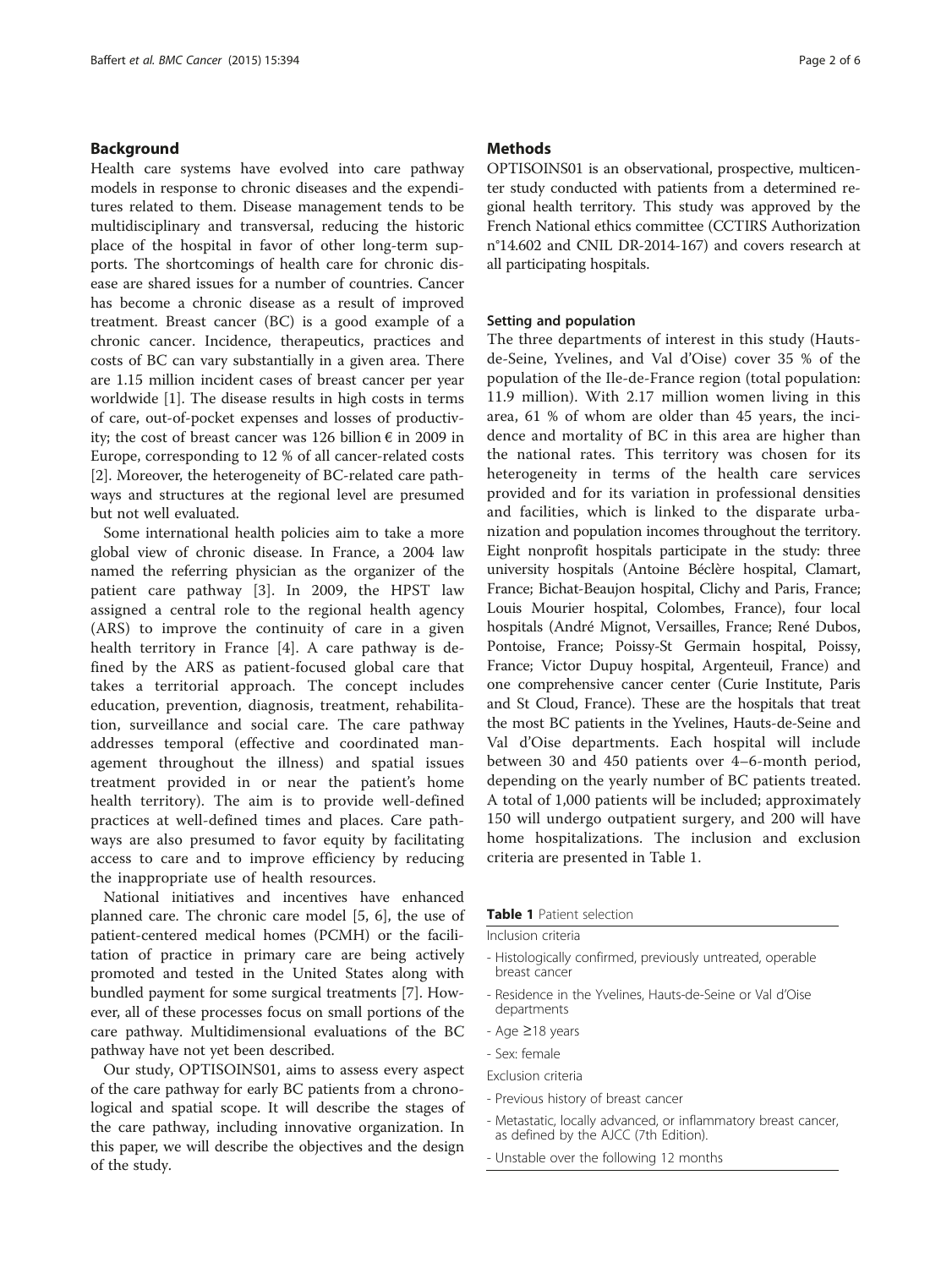#### Procedures

Patients will be approached for the study during their surgery programming visit. The patients will be followed for 1 year, as described in Fig. 1.

#### Objectives and endpoints

This study aims to identify the main care pathway after 1 year of early BC and to evaluate costs from different perspectives. The secondary objectives are to assess patient satisfaction, needs for supportive care, and work reintegration and to evaluate interactions between health care providers in and out of the hospital. In light of these objectives, the study consists of three work packages (WPs).

#### WP1: cost of pathway

The aim of this WP is to calculate the overall costs of the early BC pathway at 1 year from different perspectives (society, health insurance and patient) using a costof-illness analysis. Using a bottom-up method, we will assess direct costs, including medical direct costs and nonmedical direct costs (transportation, home modifications, home care services, and social services), and indirect costs (loss of productivity). Productivity losses will be measured in terms of lost wages using a human capital approach (HCA). From a societal perspective, the HCA estimates an individual's contribution to society by applying labor force earnings as a measure of productivity. We will evaluate the out-of-pocket health expenses for BC. These include the costs associated with the use of health care services, alternative therapies, dietary supplements, specific cosmetic products, capillary prosthesis, clothes, domestic help and travel expenses. The protocol includes different data sources. Each patient will use a logbook to provide information about her socio-demographic status, her type of health insurance, her outpatient consumptions, her out-of-pocket expenses and her modes of work reintegration. The patient will update the logbook monthly from the post-surgical visit until the 1-year follow-up.

#### WP2: patient satisfaction and work reintegration

Three questionnaires will assess the patients' satisfaction and possible return to work.

 The occupational questionnaire for employed women includes the following items: dates of work and absence from work during treatments, work arrangements, on-shift status (e.g., the recognition of disability at work, applications for disability allowance, retirement, layoff) and the perceived quality of reintegration (e.g., relationships with colleagues and line management).

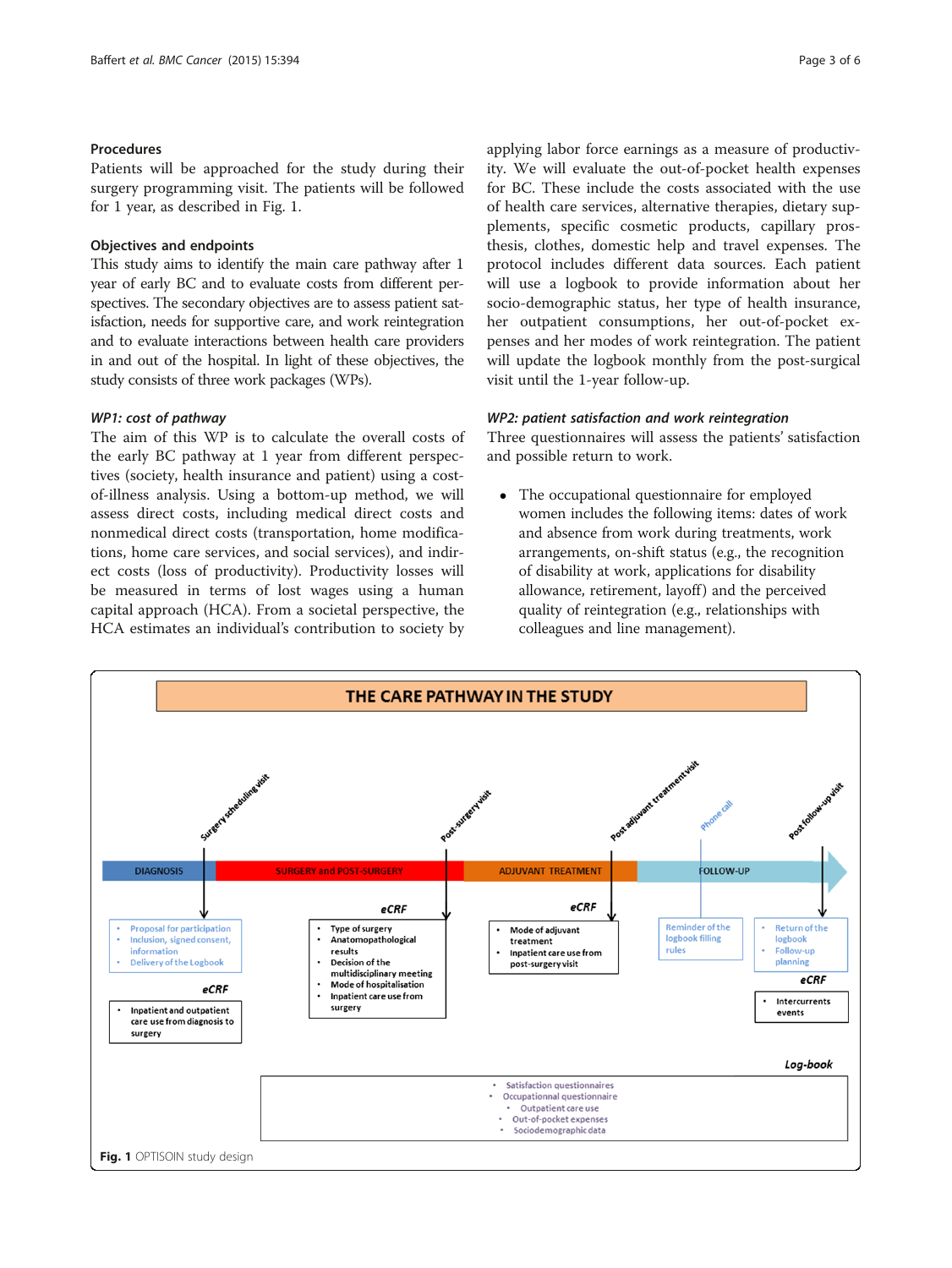- The supportive care need survey SCNS-SF34 [\[8](#page-5-0)] and its 'breast cancer' module, SCNS-BR8 [\[9\]](#page-5-0) includes six care need subscales: "Physical and Daily Living", "Psychological", "Health System and Information", "Patient Care and Support", "Sexuality" and "Breast Cancer Specific Needs". Response scores are standardized on a scale ranging from 0 to 100 with higher scores indicating higher needs. Adequate internal consistency (Cronbach's α) estimates ranged from 0.80–0.93 in a French validation [\[10\]](#page-5-0).
- The OUTPASSAT-35 questionnaire [\[11\]](#page-5-0) is adapted from the EORTC IN-PATSAT32 questionnaire [[12](#page-5-0)] and has 35 items. The first two parts address physician and nurse care in terms of the professionals' technical skills, relational quality, information provided and availability. The third part broaches service and organization in terms of information sharing among care providers, the identification of a referring physician, information provided by other staff members, wait times, and the physical environment of the hospital. Patients respond to the items using a 5-point scale. Summing the patient's responses to the relevant items yields scores for each field and a total score that can be standardized on a scale from 0 to 100, with higher scores indicating higher patient satisfaction (Cronbach's α ranging from 0.72 to 0.93).

#### WP3: quality, coordination and access to innovation

Quality will be evaluated based on the visits and treatment during a given period, whether the setting applies a multidisciplinary consultative framework, the management by nurse coordinators, the use of a personalized care plan, and the delivery of information documents related to treatments and supportive care.

Coordination and collaboration among structures and caregivers will be evaluated on several levels. The hospital care provider questionnaire addresses the practices of physicians who are in contact with the patient and the sharing of tools with outpatient caregivers. The referring physician questionnaire describes the role of the referring physician and his interaction with hospital caregivers. The center questionnaire addresses the hospital's organization and activity and their labor and logistics expenses. An electronic case report form collects medical data and inpatient consumptions.

Several levels of collaboration will be assessed: the organization among different types of professionals within the same hospital, the collaboration among structures, and the individual collaborations among physicians within and outside the hospital.

Outpatient surgery, home hospitalization and one-stop breast clinic visits will be recorded to assess access to innovation.

#### Statistical analysis

The statistical analysis will be conducted in three steps. First, a descriptive analysis will be conducted on the population studied and on the care pathways.

Second, homogeneous groups of patients will be established based on the patients' individual medical information, such as age, surgical management procedures, and adjuvant therapy (radiotherapy and chemotherapy). For a given homogeneous group of patients, care pathways and endpoints will be compared. The endpoints are the costs of care pathways, patient satisfaction, work reintegration, readmissions and time lapses between care stages. The variability of these endpoints will be studied in light of the patients' socio-demographic characteristics and geographical situation and the structure of care. The third part of the analysis will consist of a descriptive approach, regardless of the group to which the patient belongs. A multiple correspondence analysis will be conducted with care resource use and socio-demographic and medical characteristics as active variables. The variables that constitute the endpoints will be projected onto a space defined by appropriate axes.

#### **Discussion**

In the United States, the diversity of care pathways is limited by managed care plans. Coverage restrictions encourage patients to follow a certain care pathway within a network of health care providers that contract with insurers. Historically, the French health care system is characterized by the founding principle of liberty: liberty both for physicians to practice and for patients to use health care services. Currently, to control growing health care expenses, a number of questions and considerable debate has focused on the organization of care pathways. However, it appears that there is no general or unique scope for these pathways and no established monetary valuation of the cost pathways for any disease. The French National Cancer Institute has specifically called for proposals on economic assessments of care pathways since 2013. The OPTISOINS01 study was the only project that was positively perceived, and it was selected for a national grant in 2013.

## The spatial and temporal scope of the care pathway still needs to be defined

To our knowledge, no term that describes the whole care process has been found in the literature. Authors often use the term "care pathway" without defining it specifically [[13](#page-5-0)] or confuse the concept and the tool designed for its practical application (e.g., the European pathway association). The term "care pathway" is commonly used as a synonym for "clinical pathway", "critical pathway", "integrated care pathway" or "care map" to name the tool used to standardize care for a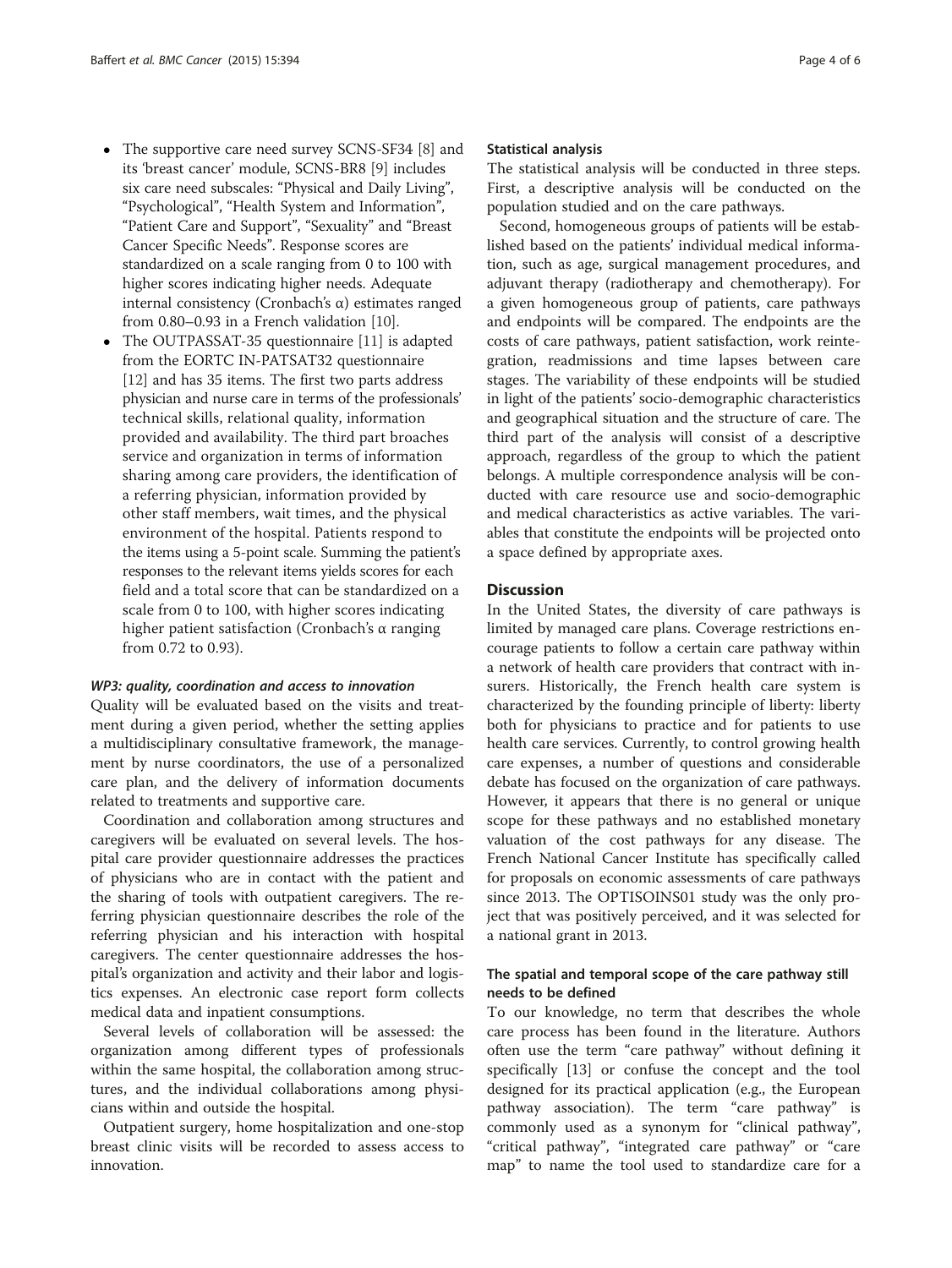homogeneous group of patients. It lists in advance the acts to be performed by a single multidisciplinary team to meet established guidelines at a local level.

We chose to use the term "care pathway" to refer to the concept behind this quality improvement tool. As we use it, "care pathway" indicates the effective succession of care, structures and providers throughout the illness for each patient. The care pathways in our study are not planned but are observed as they happen. The succession of actors from several structures over a given period of time implies the temporal and spatial aspects of the care pathway. Because the notion of care pathway is global and includes the entire care process, the time frame and the spatial frame must be defined.

Several empirical studies have been published on the BC clinical pathway. Studies often compare patients' situations before and after the clinical pathway implementation using selected indicators in the care process [[14\]](#page-5-0), and they sometimes compare costs [[15](#page-5-0), [16](#page-5-0)].

Some studies evaluate the 1-year costs of BC but do not give details about the care services that compose the care pathway [\[17](#page-5-0)] or assess only hospital-specific cost items, excluding the social and ambulatory care sectors [[17, 18\]](#page-5-0). A model of the care pathway for new, nonmetastatic BC has been proposed; it describes the temporal sequence of hospital care, but its costs were not assessed [[19](#page-5-0)]. One published study evaluating BC pathways has been found in the literature. The authors assessed the 1-year care pathway of patients who underwent breast cancer surgery in 2009 in France. They proposed a method for grouping care pathways over a sequence of hospitalizations using claim data [[18\]](#page-5-0). The pathway studied included only the hospital portion of the BC care at 1 year and did not refer to a specific health territory.

## The assessment of care pathways encourages the implementation of new payment models

One major challenge associated with the optimization of a cancer care pathway is the implementation of new prospective payment methods, such as patient-based bundled payments.

Hospitals are usually funded by a prospective payment system based on diagnosis-related groups (DRGs). Patient assignments to DRGs are based on their primary diagnosis. This classification system was adapted from the US Healthcare Financing Group classification. The DRGs' prices (tariffs) are established annually at a national level based on average costs. The financing of health care services implies the involvement of an individual producer, such as the hospital, the laboratory, the self-employed physician or the radiology center for example. The prospective payment system encourages the segmentation and multiplication of examinations or visits.

New payment models aim to encourage the efficiency of care pathway. In the United States, bundled payment, also known as episode-based payment, has been proposed as a strategy for reducing health care costs during health care reform debates, especially during the Obama administration. This type of payment is currently being implemented for surgery cases [\[7\]](#page-5-0). It replaces payments for each provider during a health care episode. This payment approach offers a single or package payment and implies that initial negotiation among providers and contract with the payers (health insurance) has occurred. Using an overall approach, the payers assess the resources consumed during each care episode and valorize them according to the average cost linked to best practices. This method takes into account the dispersion of patient outliers, introducing variability into the average management pathway and limiting losses through "stop loss" and other contracts that limit the financial losses for each professional. Our study will provide confidence intervals for bundled payments according to practice settings and regional parameters.

Bundled payment is expected to increase the efficiency and quality of health care because under that model, the financial risks are held by the health care providers. It aims to promote sharing and coordination among health professionals and to encourage a patient-focused care pathway approach in accordance with clinical practice recommendations. It can also provide transparency for consumers by fixing pricing and by publishing cost and outcomes data. Some European countries have introduced episode-based payment: Portugal did so in 2008 for dialysis, and the Netherlands did so in 2010 for type two diabetes, chronic obstructive pulmonary disease (COPD) and vascular risk management [[20, 21\]](#page-5-0). In France, several ongoing pilot studies are focusing on bundled payment for outpatient surgery [\[22\]](#page-5-0), chronic renal insufficiency and radiation treatment for cancer.

The assessment of care pathways encourages the implementation of new payment models. Our approach could help health care professionals and policy makers establish other cost-of-illness studies and plan resource allocation on a patient basis rather than on a visit basis.

#### Competing interests

The authors declare that they have no competing interests.

#### Authors' contributions

SB and RR conceived the study. DH, SB, RR and HLH designed the study. AB conceived the part of the study concerning supportive care. BA conceived the part of the design concerning work reintegration. SA, HB, CH, CT, AC, KA, MK, TN, AR made substantial contributions to data acquisition. SB, HLH and DH were involved in drafting the manuscript. All of the authors gave final approval for this version of the manuscript.

#### Acknowledgments

This study was supported by a grant from the French National Cancer Institute dedicated to economic studies of innovative techniques. Delphine Héquet benefit from a grant of "Fondation pour la Recherche Médicale" to conduct this study.